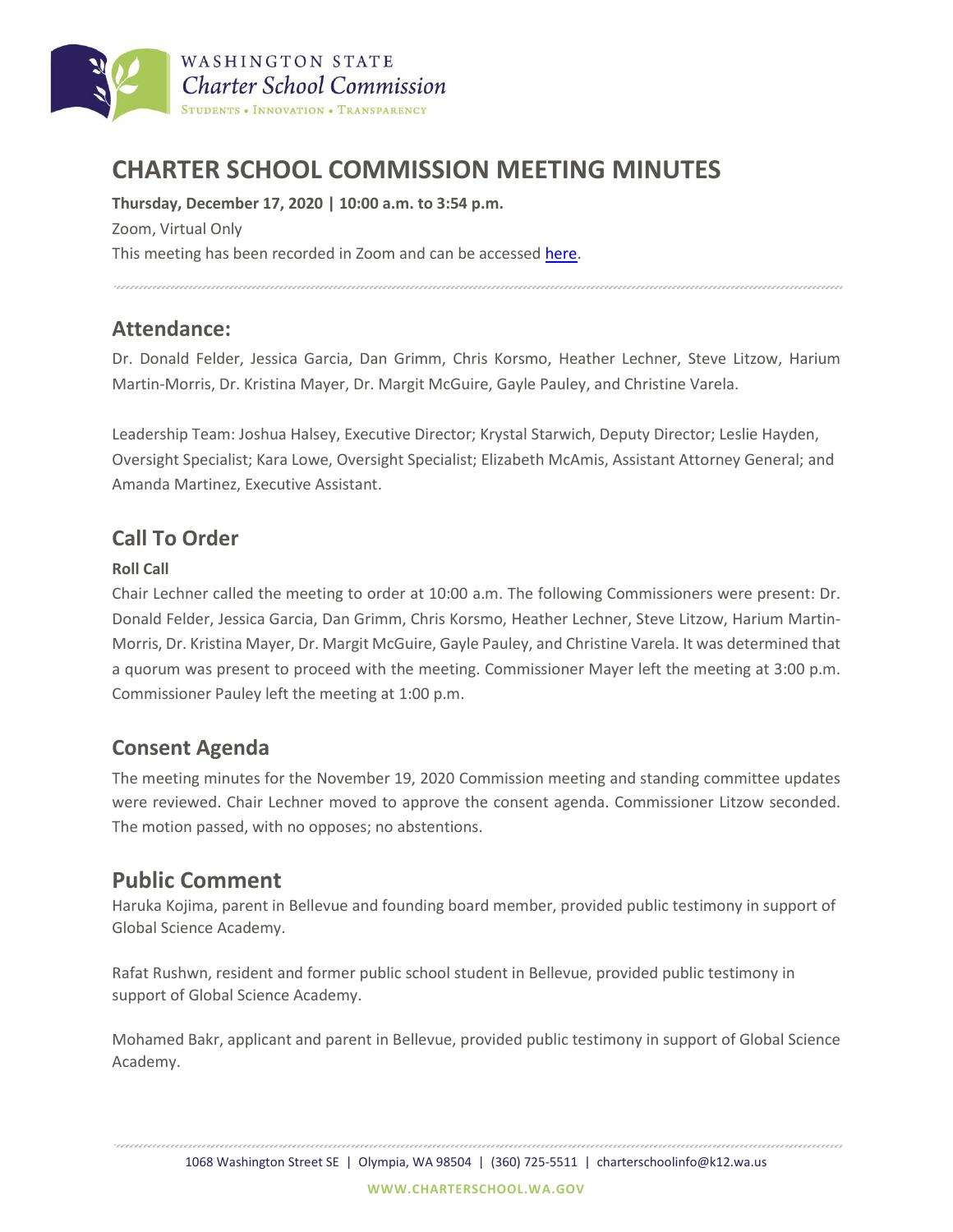Conrad Lee, Bellevue City Councilman, provided public testimony in support of Global Science Academy.

Ayman Alafifi, founding board member and parent in Bellevue, provided public testimony in support of Global Science Academy.

Kalika Curry, of Eastside Pathways and founding board member, provided public testimony in support of Global Science Academy.

Otmane Riad, founding board member and parent, provided public testimony in support of Global Science Academy.

Debbie Lacy, founded and CEO for Eastside for All, provided public testimony in support of Global Science Academy.

Nan Rushwn, public school student in Bellevue, provided public testimony in support of Global Science Academy.

# **Conflict of Interest Discussion**

The Commission discussed several potential conflicts of interest between Commissioners and applications under review, including:

- Chair Lechner noted that she had met Jonathan Johnson of Rooted School Vancouver, through their alumni network. She stated that she has not discussed the application
- Commissioner Korsmo noted that she works under a branding agreement with the school board leader at Impact Public Schools and an advisory board member at her business is Rob McKenna and stated she has not discussed any Commission work with either party and will recuse herself from any decisions regarding either party
- Commissioner Korsmo noted that she also has a contract working with the Bellevue School District

## **Resolution Process Overview**

Chair Lechner reviewed the new school application resolution process.

### **Charter School Application Resolutions: Global Science Academy Executive Director Recommendation and Remarks**

Deputy Director Starwich provided a brief overview of Global Science Academy as outlined in the Recommendation Report published on December 3, 2020. Ms. Starwich reported that Global Science Academy was recommended for denial. The proposed K-5 school, if approved, would open in the fall of 2022 in Bellevue with 240 students, growing to 552 students at capacity.

#### **Commission Questions for Applicant**

Commissioners engaged in discussion with the Global Science Academy applicant team.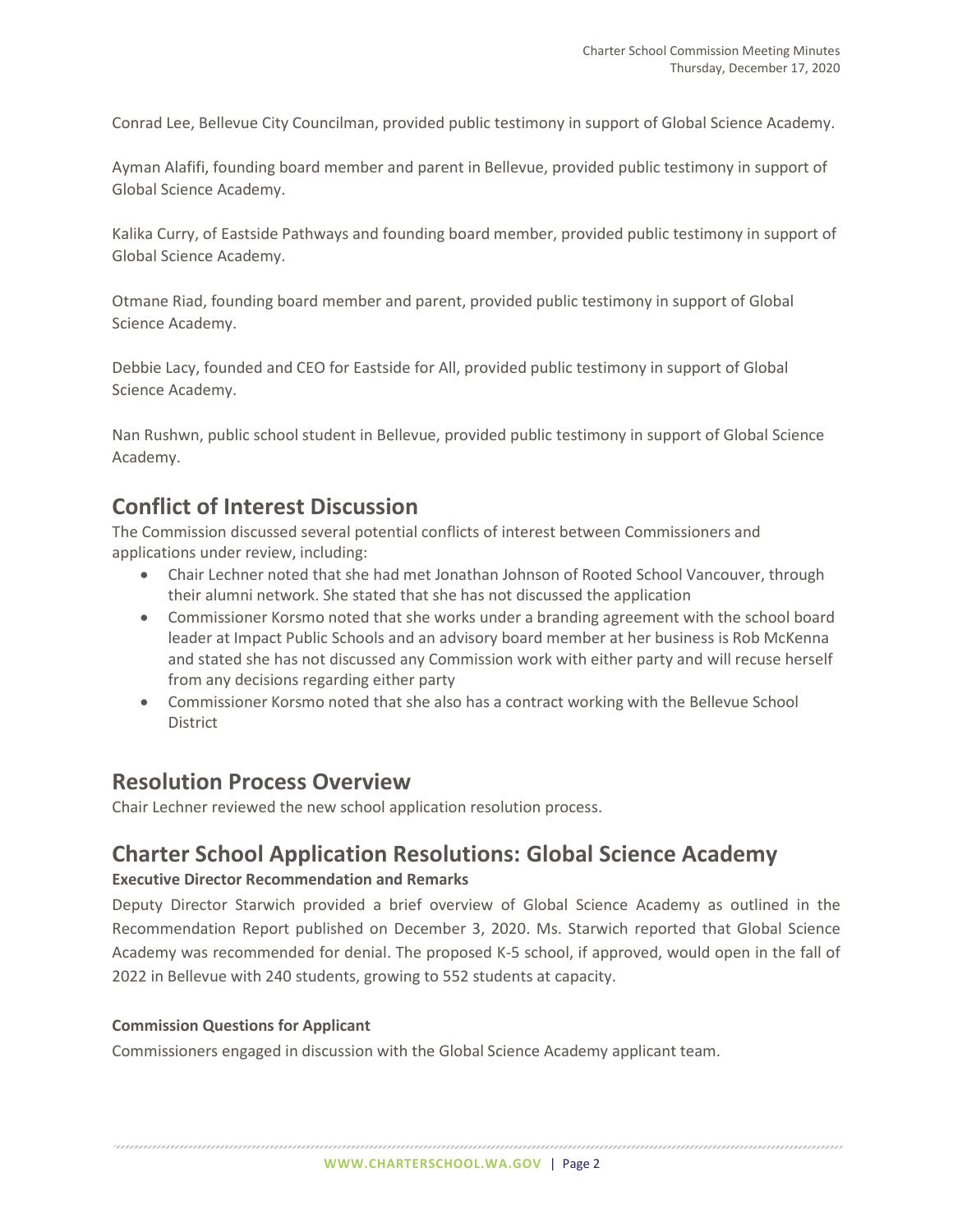#### **Commission Discussion and Resolution**

Commissioner Martin-Morris moved to adopt resolution 21-01D which denies the charter school application of Global Science Academy. Commissioner McGuire seconded. Commissioners voted as follows: Don Felder, aye; Jessica Garcia, aye; Dan Grimm, absent; Chris Korsmo, aye; Heather Lechner, aye; Steve Litzow, aye; Harium Martin-Morris, aye; Kristina Mayer, aye; Margit McGuire, aye; Gayle Pauley, aye; and Christine Varela, aye. The vote was 10-0. The motion passed.

# **Charter School Application Resolutions: Rooted School Vancouver**

#### **Executive Director Recommendation and Remarks**

Deputy Director Starwich provided a brief overview of Rooted School Vancouver as outlined in the Recommendation Report published on December 3, 2020. She reported that Rooted School Vancouver was recommended for approval. The proposed 9-12 school, if approved, would open in the fall of 2022 in Vancouver with 35 students, growing to 125 students at capacity.

#### **Commission Questions for Applicant**

Commissioners engaged in discussion with the Rooted School Vancouver applicant team.

#### **Commission Discussion and Resolution**

Chair Lechner moved to adopt resolution 20-02A which approves the charter school application of Rooted School Vancouver. Commissioner Mayer seconded. Commissioners voted as follows: Don Felder, aye; Jessica Garcia, aye; Dan Grimm, aye; Chris Korsmo, aye; Heather Lechner, aye; Steve Litzow, aye; Harium Martin-Morris, aye; Kristina Mayer, aye; Margit McGuire, aye; Gayle Pauley, aye; and Christine Varela, aye. The vote was 11-0. The motion passed unanimously.

## **Transitional Kindergarten Policy Consideration**

Deputy Director Starwich provided an overview of the proposed Transitional Kindergarten Policy.

Chair Lechner moved to adopt the Transitional Kindergarten Policy as presented. Commissioner Garcia seconded. The motion passed, with no opposes; no abstentions.

Chair Lechner moved that the full Commission retain its authority to approve or deny applications for transitional kindergarten. Commissioner Korsmo seconded. The motion passed, with no opposes; no abstentions.

### **School Specific Goals Update**

Leslie Hayden, Oversight Specialist, provided an overview of School Specific Goals process and update.

# **Discussion: Proposed Changes to Financial Performance Framework**

Executive Director Halsey presented the proposed changes to the Financial Performance Framework. The proposed change includes adding an "Approaching Standard" rating. Commission staff will move forward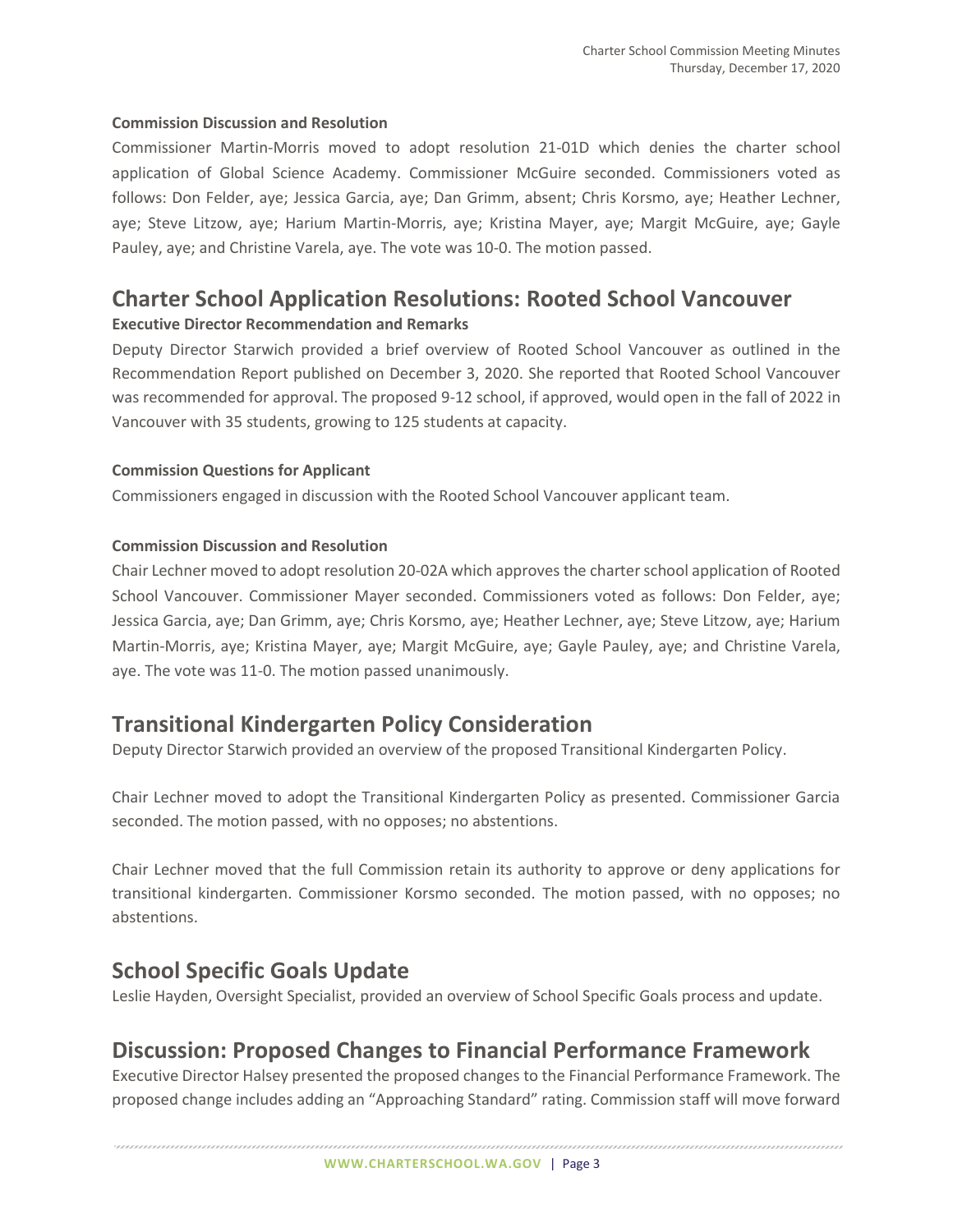with gathering feedback from the operating schools and with the Finance Committee to bring back to the full Commission.

## **Chair Report**

#### **Educational Equity Policy Updates**

Chair Lechner provided an overview on the Educational Equity Policy updates. The Executive Committee has recommended an equity consultant to move this work forward and review the policy.

Chair Lechner moved that the Commission secure the services of Enhanced Interactions LLC to support the Commission's equity work. Commissioner Korsmo seconded. The motion passed, with no opposes; no abstentions.

#### **Follow Up and Recommendation from November Commission Meeting**

Chair Lechner provided an overview of the concerns raised at the November Commission Meeting regarding equity and inclusion, and the allegations against the Commission's New School Application process.

Chair Lechner moved that the Commission delegate authority to the Executive Committee to identify a possible investigator and provide recommendation or the hiring of an investigator for the board to vote on at a future meeting. Commissioner Garcia seconded.

Commissioners engaged in discussion regarding the purpose, criteria for complaints and process.

Chair Lechner moved to defer consideration of the previously read motion to a further timeframe to be determined. Commissioner McGuire seconded. The motion passed, with no opposes; no abstentions.

Chair Lechner provided an update on the communication from Rainier Valley Leadership Academy, at this time Commission staff will reach out to the school and will bring back to the Commission next steps.

### **Executive Session**

An Executive Session was begun at 3:05 p.m. pursuant to the Open Public Meetings Act, RCW 42.30.110(1) To discuss with legal counsel representing the agency litigation or potential litigation to which the agency, the governing body, or a member acting in an official capacity is, or is likely to become, a party, when public knowledge regarding the discussion is likely to result in an adverse legal or financial consequence to the agency.

#### **Open Session**

At 3:39 p.m., Chair Lechner resume open session stating that no final action had been taken during the Executive Session

### **Executive Director Report**

#### **General Updates**

Executive Director Halsey provided COVID-19 updates. Commission staff continue to work with the currently operating and planning year schools to provide guidance and be a resource during this time. Executive Director Halsey is in direct contact with Office of Superintendent of Public Instruction (OSPI)